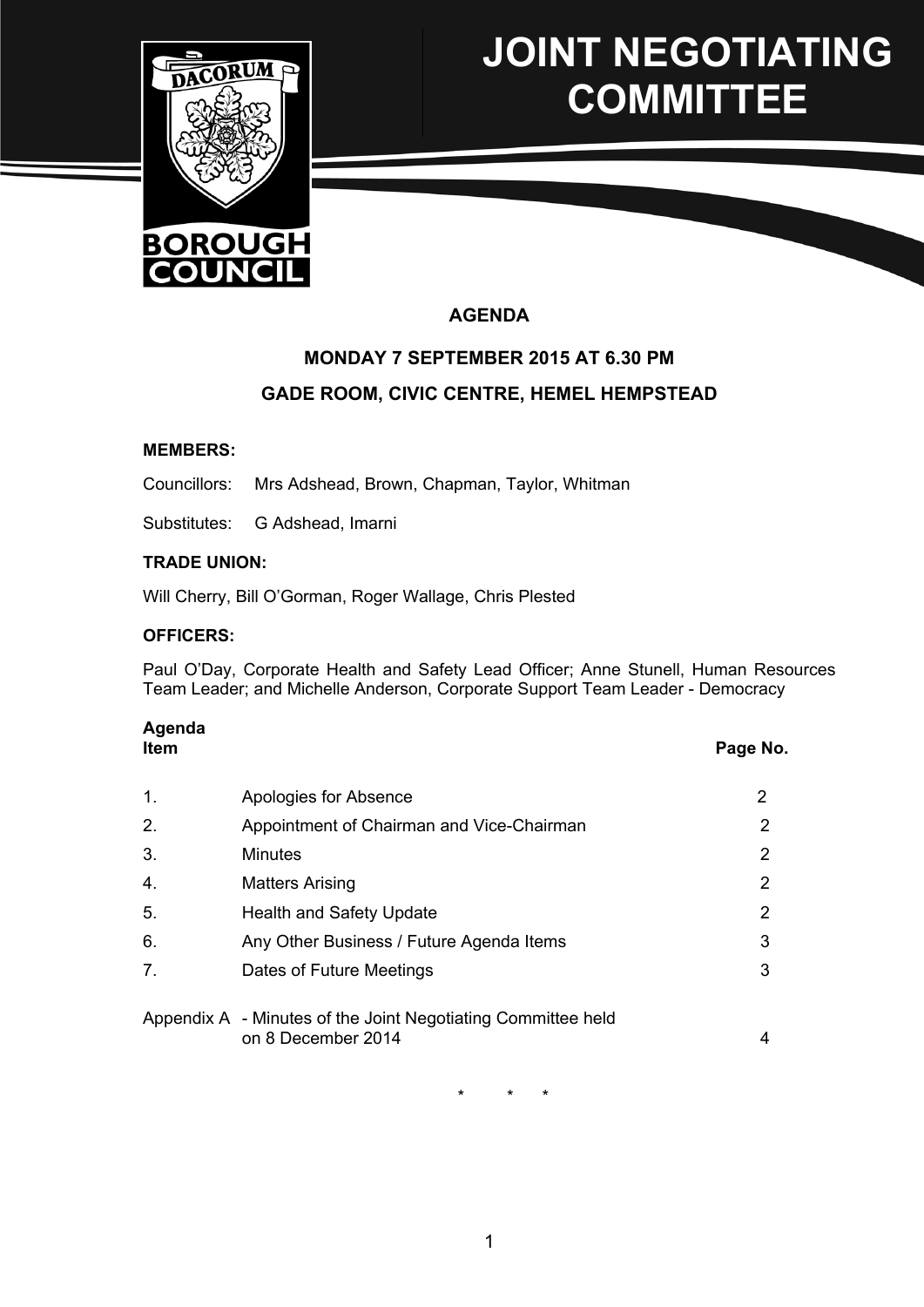# **1. APOLOGIES FOR ABSENCE**

To receive any apologies for absence.

# **2. APPOINTMENT OF CHAIRMAN AND VICE-CHAIRMAN**

To appoint a Chairman and Vice-Chairman to serve until the Annual Council in May 2016.

According to the Constitution of the JNC, the appointments will alternate between the Members/Officers and the Trade Union representatives and both the positions of Chairman and Vice-Chairman shall not be held by the same side in any one year.

In the event that the Chairman and/or Vice-Chairman appointed under the above paragraph is not in attendance, another Councillor or Trade Union representative shall chair the meeting in their place: this includes substitute representatives being eligible to act as Chairman or Vice Chairman.

# **3. MINUTES**

To confirm the minutes of the meeting held on 8 December 2014 (Appendix A, page 4).

# **4. MATTERS ARISING**

To discuss any matters arising from the last meeting held on 8 December 2014.

# **5. HEALTH AND SAFETY UPDATE**

(Paul O'Day, Corporate Health and Safety Lead Officer)

# **Update for JNC Sept 2015**

# **New Chairs**

Following a review of the chairs at the Civic Centre it was found that a number were not DSE (Display Screen Equipment) compliant.

CMT agreed to bring forward the budget for new chairs for the Forum.

A tender process was set up a number of suppliers provided samples which went through staff evaluation. The winning chair with the scoring evaluation will be presented to CMT on the  $15<sup>th</sup>$  Sept 2015 with a recommendation that the winning chair is purchased.

The new chairs will assist in the hot desking arrangements.

The DSE complaint chairs at the Civic Centre will then distributed elsewhere in the Council.

# **DSE Software**

A further update will be provided at JNC as the software is due to go to the trial stage the week commencing 1<sup>st</sup> Sept 2015.

After the trial, training sessions will be delivered to staff and managers prior to it being rolled out to other departments.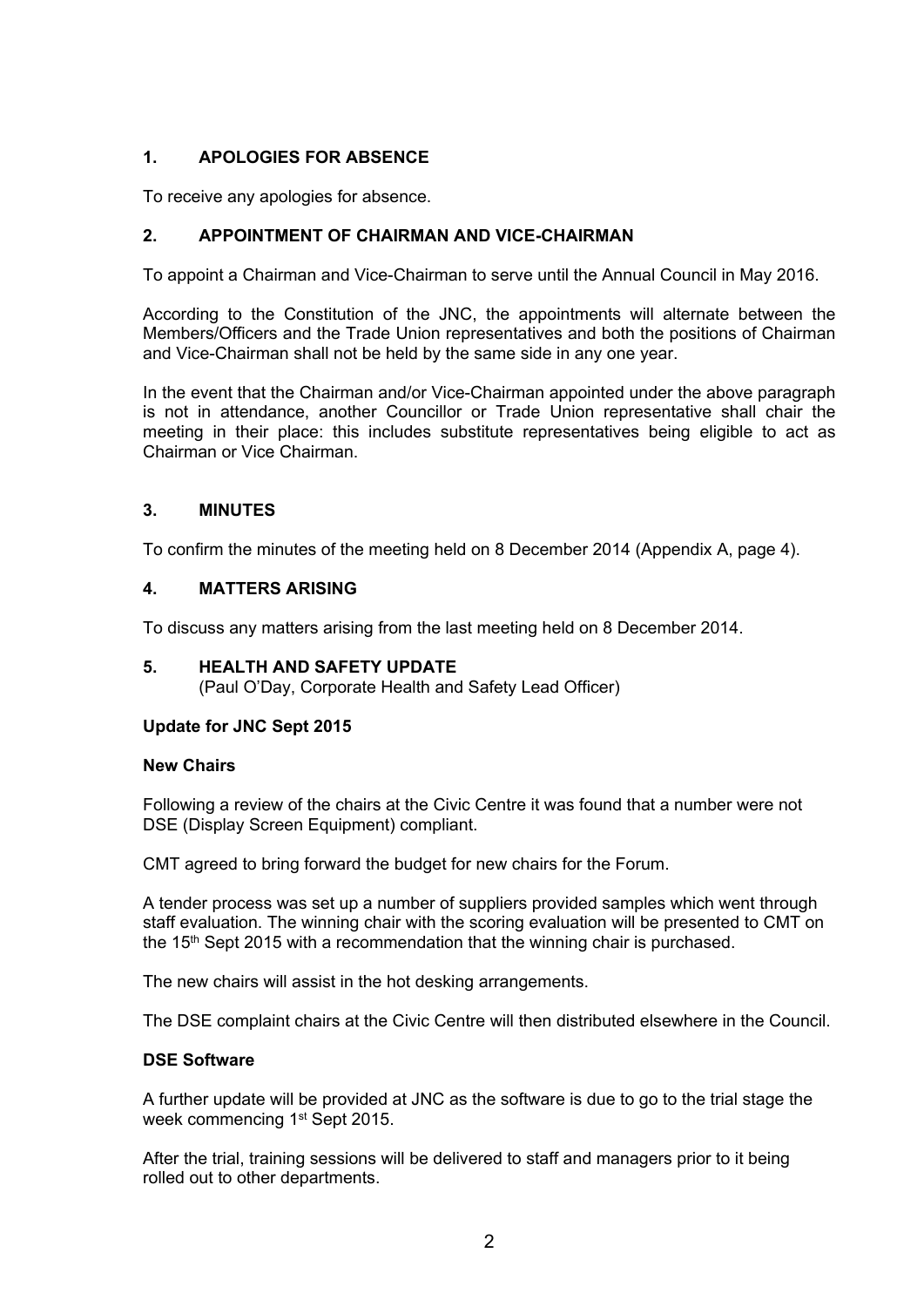The software will also be used for homeworking DSE assessments.

# **Manual Handling Training**

Approximately 90 CSG staff had manual handling training.

During September 2015, the cleaning staff for housing (approx. 40 staff) will also undergo manual handling training.

#### **Level 2 Principles of Health & Safety Risk Assessments**

This course is continuing to be delivered, the courses are:

- $\geq 29$ <sup>th</sup> Sept 2015
- $\geq 29$ <sup>th</sup> Oct 2015
- $\geq 18$ <sup>th</sup> Nov 2015

#### **Handbooks**

CSG have had health & safety handbooks produced as the operational staff do not have access to computers

#### **Sun Protection**

Sun cream is now available for CSG and Waste Services Staff, also sun protection advice leaflets have been provided for Cupid Green

# **6. ANY OTHER BUSINESS/FUTURE AGENDA ITEMS**

To discuss any other business that may have arisen since the last meeting/any future agenda items.

# **7. DATES OF FUTURE MEETINGS**

| Meeting Date – start time 6.30 pm | Date agenda to be circulated |
|-----------------------------------|------------------------------|
| Monday 7 December 2015            | Monday 16 November 2015      |
| Monday 7 March 2016               | Monday 15 February 2016      |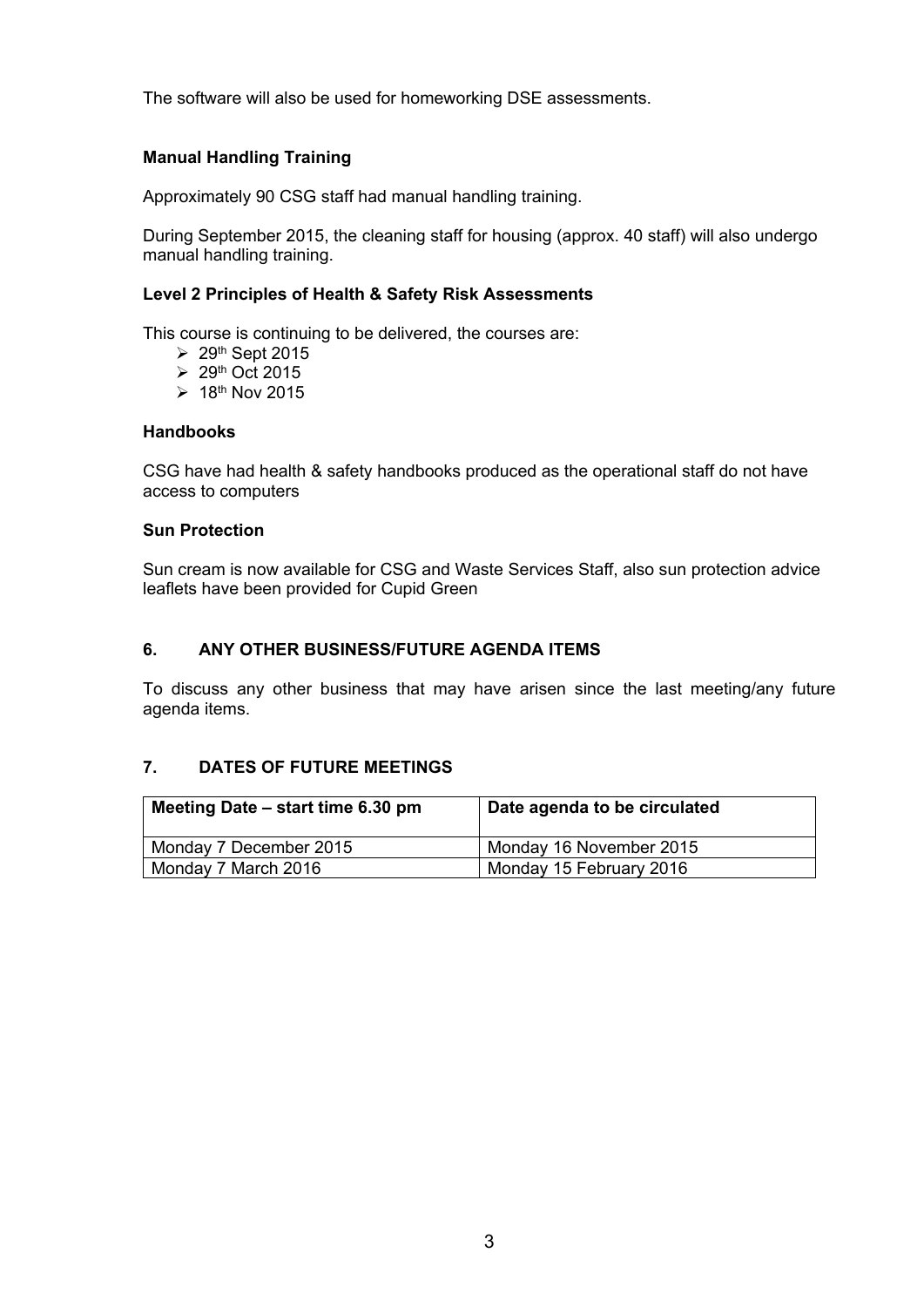# **JOINT NEGOTIATING COMMITTEE**

#### **MONDAY 8 DECEMBER 2014**

# **MINUTES OF THE MEETING**

#### **Attending:**

**Councillors:** Adeleke, B Chapman, and G Sutton (Vice-Chairman).

- **Trade Union:** Will Cherry (Chairman), Nalin Cooke, William O'Gorman, Christopher Plested and Roger Wallage.
- **Officers:** Paul O'Day, Corporate Health and Safety Officer; Anne Stunell, Human Resources Team Leader and Pat Duff, Member Support Officer (Minutes).

The meeting began at 6.38 pm

#### **1. APOLOGIES FOR ABSENCE**

An apology for absence was received on behalf of Councillor McLean.

#### **2. MINUTES**

The minutes of the meeting held on 8 September 2014 were agreed by the members present and signed by the Chairman.

# **3. MATTERS ARISING**

None.

# **4. HEALTH AND SAFETY UPDATE**

Paul O'Day, the Corporate Health and Safety Officer, summarised his report and gave the following updates:

First Aid Provision at the Civic Centre:

Two three-day courses and one one-day course had been booked to take place in the Old Town Hall cellar bar.

#### Fire Warden Training:

A fire drill had recently taken place and all personnel were out of the Civic Centre within 7 minutes. The aim was to get everybody out of the Civic Centre and at the assembly points within 3 minutes. Some lessons needed to be learned.

#### Evacuation Chair Personnel:

To encourage volunteers there would be a demonstration on 15 December at 11.00 am on the second floor. Emails would be sent round asking people to attend. Other sites would be dealt with.

#### Level 2 Principles of Health and Safety Risk Assessment:

The courses in December and January were now fully booked. Two further courses were planned for next year, in February and May and would be advertised on EIS to enable staff to book themselves on.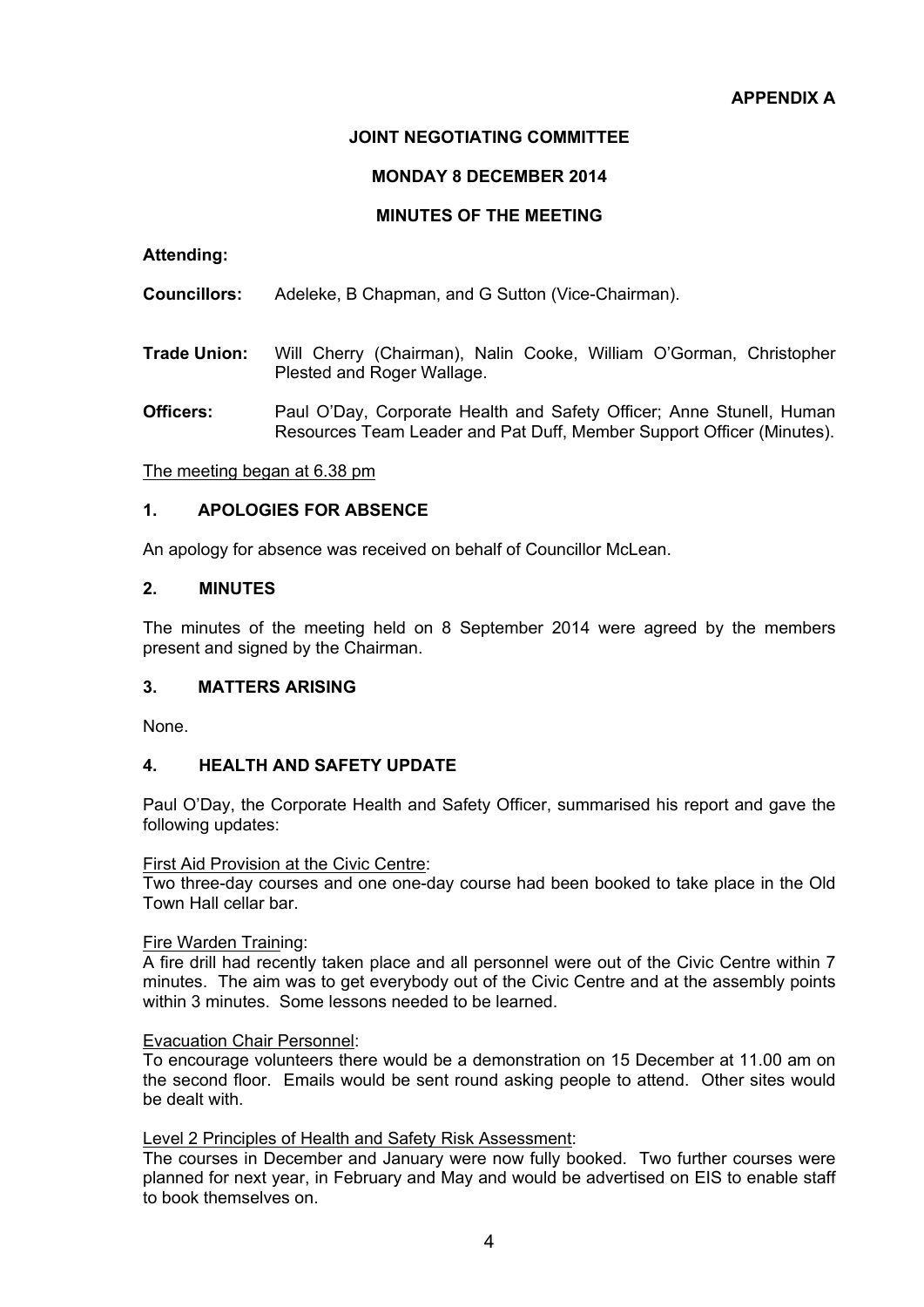#### DES/Workstation Assessments:

This was causing some concern but the software would enable people to complete assessments on line.

Health and Safety Action Plan:

The Corporate Health and Safety Committee had been resurrected, the terms of reference agreed and was meeting monthly.

A Health and Safety Assistant was being appointed so that the Corporate Health and Safety Officer could concentrate on the strategic issues. Interviews would be held on 9 December. This post had been advertised internally with no success and then externally.

Vaccination: Waste Services and Clean, Safe and Green had been well provided for. The cleaning side would be encouraged to participate.

Councillor G Sutton asked if the new Corporate Health and Safety Committee could admit a councillor to its membership to observe.

W Cherry said the Council had a Corporate Health and Safety Committee up until September. It was a joint committee as advised by Health and Safety Regulations and only ended because management did not bother to attend. The unions represented the employees who were abused by the public and had the most difficulties and brought the major issues to management. The union had been pushed out of this committee and there was now another barrier between the employees and management. The union did not have enough input into the main Health and Safety Committee. Everybody needed to know what was going on.

P O'Day said Jim Doyle was on the committee and could liaise with the unions. The unions had a sub-group which would feed into the main committee.

Councillor H Chapman moved that the Corporate Health and Safety Committee should have a balance of representation from both unions and members.

This was seconded by Councillor G Sutton.

N Cooke asked the committee to endorse these comments and send them to the Health and Safety Officer.

Councillor Adeleke suggested the level of training for fire wardens should be scaled down. When the new move takes place, a whole new programme would be needed.

P O'Day said fire warden training was done in-house to explain the escape routes throughout the building and the assembly points. The reason for more training was that there was now greater flexibility with the workforce with hot desking and home working.

Councillor H Chapman referred to the Accident and Incident Management System and asked what the timescale was for this.

P O'Day said it was an add-on to the current software and would record how much time off people had. Data recording would start in April 2015.

# **ACTION**

The union to write to the Chairman of the Corporate Health and Safety Committee with any concerns about membership of that committee.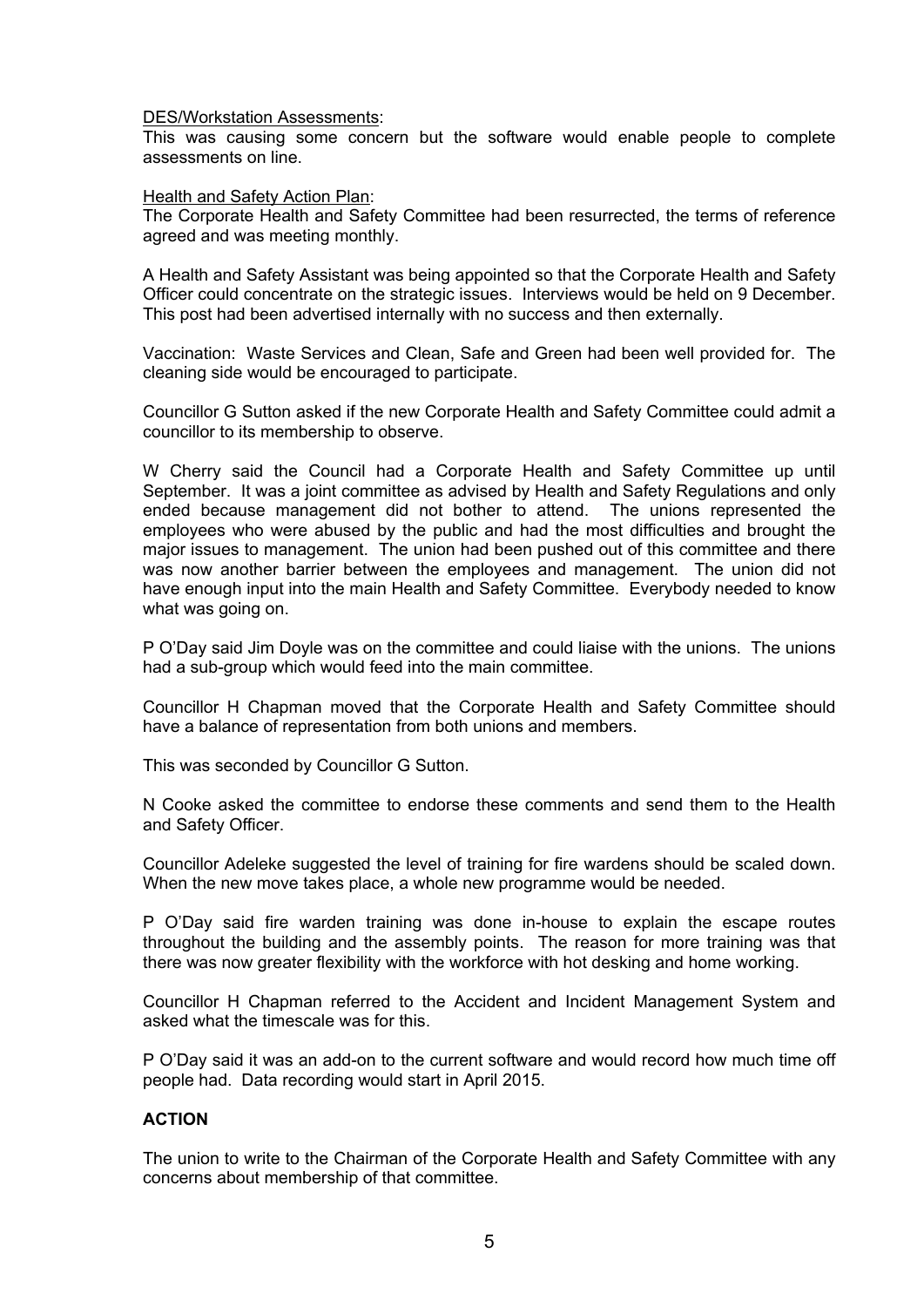# **Vote**

For: Unanimous

# **RESOLVED**

That the Corporate Health and Safety Committee be advised that this committee believes the Corporate Health and Safety Committee should be a Joint Health and Safety **Committee.** 

# **5. TIME OFF FOR TRAINING**

N Cooke said there was concern in the Unison branch regarding members being allowed time off for training. It was a legal requirement for union activists to have training in order to be able to do their jobs properly. Some requests had not been approved and one member had to take annual leave to do the training. Unison used to have full time release and there was a commitment when that ended that the Council would support training and the development of new stewards to represent members' interests. This had been a big problem. The union wanted the committee to:

- 1. Express its support and commitment for the Council to continue to allow employees time off to attend Unison training in order to have well trained people to represent staff.
- 2. That HR be requested to look into reinstating leave used by a member for Unison training.

A Stunell said she had spoken to the Group Manager People who had met with W O'Gorman. Guidelines were on Sharepoint detailing how these leave requests should be made. As far as the Council was concerned trade unions should have time off for training.

The Group Manager People had requested details of how much training had taken place over the last few years. When N Devlin stepped down the commitment was that the Council would support 3 days training. The training now took 5 days. The Group Manager People wanted to know what the training was, why it had increased from 3 days to 5 days and how many union representatives there were across the Council.

A Stunell said the person who had asked for 5 days training leave had given very short notice and it had been turned down for operational reasons.

W Cherry said up until recently all union training courses were 3 days. The training structure then changed to enable people to get open college points. All courses were now run by local further education colleges who had stipulated that in order to clarify for the points all courses had to be 5 days. The unions did express concerns about that.

A Stunell said there could be a problem with people having 5 days off at once. When N Devlin left 3 days training was agreed. Nobody had been informed about the increase to 5 days.

N Cooke said the manager who refused the leave gave the reason that there were too many stewards. N Cooke had written to the Group Manager People to express concern about the reason given. There was a general unhappiness about the approach of the Council regarding time off for training and asked the JNC to support training. There had to be a good reason for not releasing someone for training. No response had been received from the Group Manager People.

Councillor Adeleke asked if there was a proper ruling and guidelines on this procedure.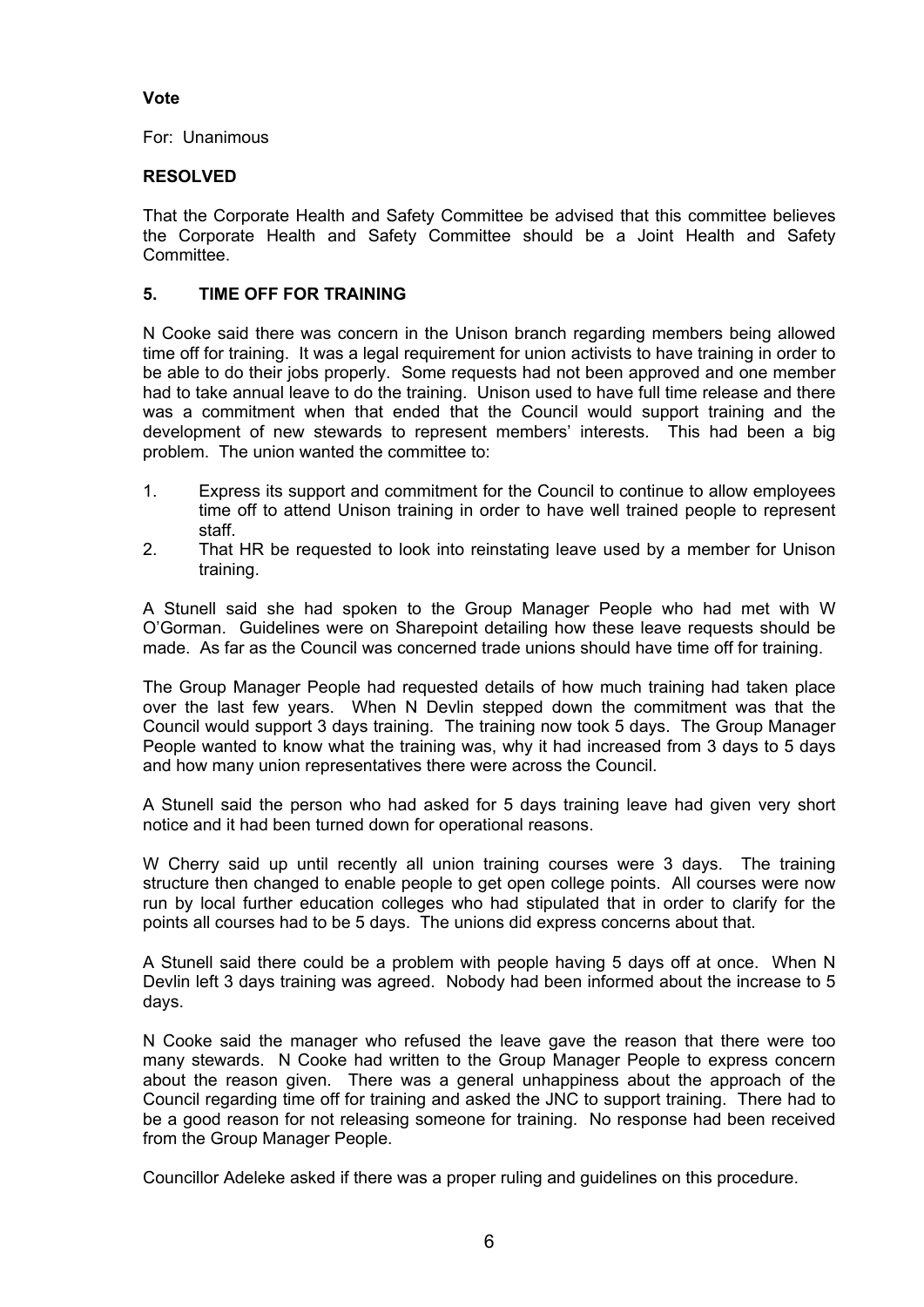A Stunell said the policy, including all forms, was on Sharepoint and it had been reviewed last year. The understanding was that 3 days training may be needed and then refresher courses. There were a lot of representatives at Cupid Green and this was having an impact on running the service.

N Cooke said the concern was regarding the general point of leave for training. Hopefully in the future people would not need 5 days training as the union was trying to tailor it to the needs of the workforce.

N Cooke said recruitment of stewards was difficult and there could be  $2 - 3$  people per year. There was nobody in the Civic Centre. There could be flexibility within the 5 training days.

C Plested said, although there were a lot of union representatives at Cupid Green, some would be supporting staff at the Civic Centre.

N Cooke said he had responsibility for all local authorities in Hertfordshire and looked at the needs of councils and stewards. It was hoped that future training would be for  $2 - 3$  days and there would probably by  $3 - 4$  people maximum requiring the training.

A Stunell suggested that this should not wait until the next JNC and asked Unison to give her the information.

#### **ACTION:**

- 1. Unison to give A Stunell information regarding the number of employees past and future affected/requiring training, how much training had taken place over the last few years, what the training was, why it had increased from 3 days to 5 days and how many union representatives there were across the Council – **Unison**.
- 2. N Cooke to speak to the Group Manager People and report back to the March meeting if there were any issues – **N Cooke/M Rawdon**.

#### **6. INDUSTRIAL INJURIES**

N Cooke said there was concern about how the Council's Sickness Absence Scheme was being implemented. If somebody sustained an injury at work and was absent above a certain threshold, a manager could penalise that person by not paying sick pay. There were two main concerns:

- 1. Suspicion that because of the discretionary nature of the decision to pay sick leave it was not being applied fairly across the Council.
- 2. Concern that this was a factor within the Sickness Management Scheme. If somebody was sick they should be paid.

A Stunell said the current policy says the procedure should be used for all cases of sickness, including industrial injury. The manager must discuss cases with HR and with the Corporate Health and Safety Officer.

A Stunell then read out from a paper that had been agreed with E Gomez and W O'Gorman. This paper was about how to apply the Sickness Absence Policy, including industrial injury.

A Stunell understood from speaking with the Group Manager People this paper had been agreed with the Union.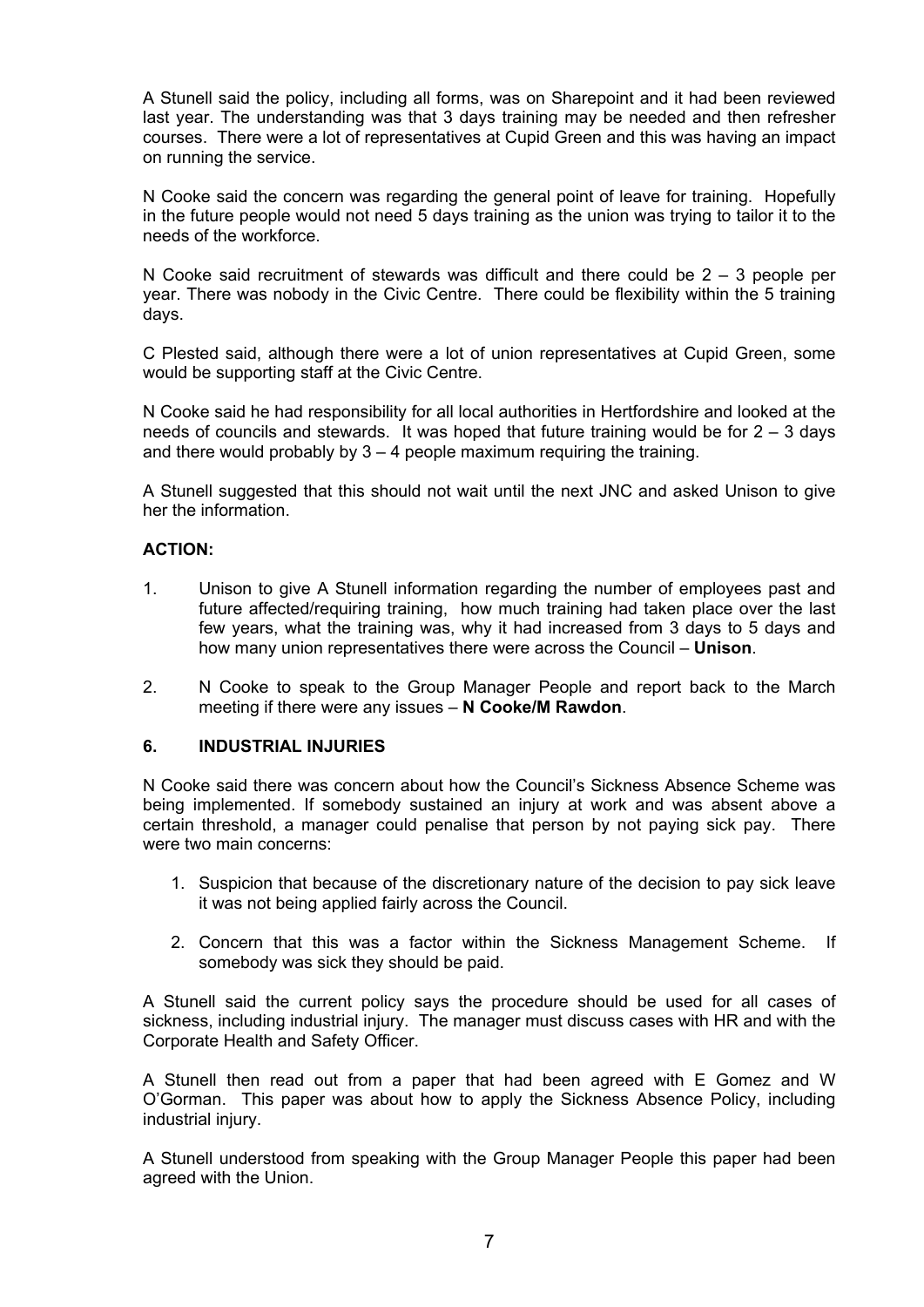Councillor H Chapman suggested that any agreements should be dated and should have a review date on them.

A Stunell said she would find out the date of signing of the agreement and the review date. The Group Manager People had said this was an acknowledgement that a proper investigation would need to be done when there was an industrial injury.

R Wallage expressed concern that it was a management decision as to whether an injury should be classed as industrial or not. There was no paperwork to show how these decisions were made.

A Stunell said there were not a lot of industrial injuries but if one person had more than one industrial injury, training would need to be investigated.

W Cherry said he had attended an accident investigation course and could help with investigations.

#### **ACTION:**

The paper to be circulated to members of the committee – **A Stunell.**

#### **7. DISABILITY LEAVE POLICY**

W Cherry said there were two ongoing cases of discrimination against people with disabilities. There should be a proper Disability Leave Policy. The proposal was to work with this draft model agreement that allows people with disability to take time off for treatment.

A Stunell referred to the Sickness Absence Procedures. Under the Equality Act the triggers were not the same as for people with a disability, they were double. This was already in the Sickness Absence Procedure. Other authorities had been consulted regarding having a separate Disability Leave Policy. The Council did everything possible to support people with disabilities and HR did not think they were being discriminated against.

If somebody hit the trigger they would be sent to see Occupational Health. If there were two events within a certain time, HR would meet with them and send them to Occupational Health. Staff were always asked if they were covered under the Equalities Act. A separate policy would not add any benefits and this was covered within the Sickness Absence Policy.

W Cherry suggested DBC should be the lead council for once and should take the lead in improving the lives of the disabled.

N Cooke asked if this document had been looked at and if the Council was comfortable with what was included in it and if there was enough protection in the current policy.

A Stunell said she had looked to see if it was similar to the Council's Sickness Absence Policy. The Council did make reasonable adjustments and the current policy was sufficient.

N Cooke suggested that W Cherry and another person could sit down and look at both policies.

A Stunell said the Council's current policy covered this but would be happy to meet and talk about it.

Councillor H Chapman said this needed careful consideration and referred to paragraphs 5.4 and 3.6 of the agreement which could mean that someone could be employed and not